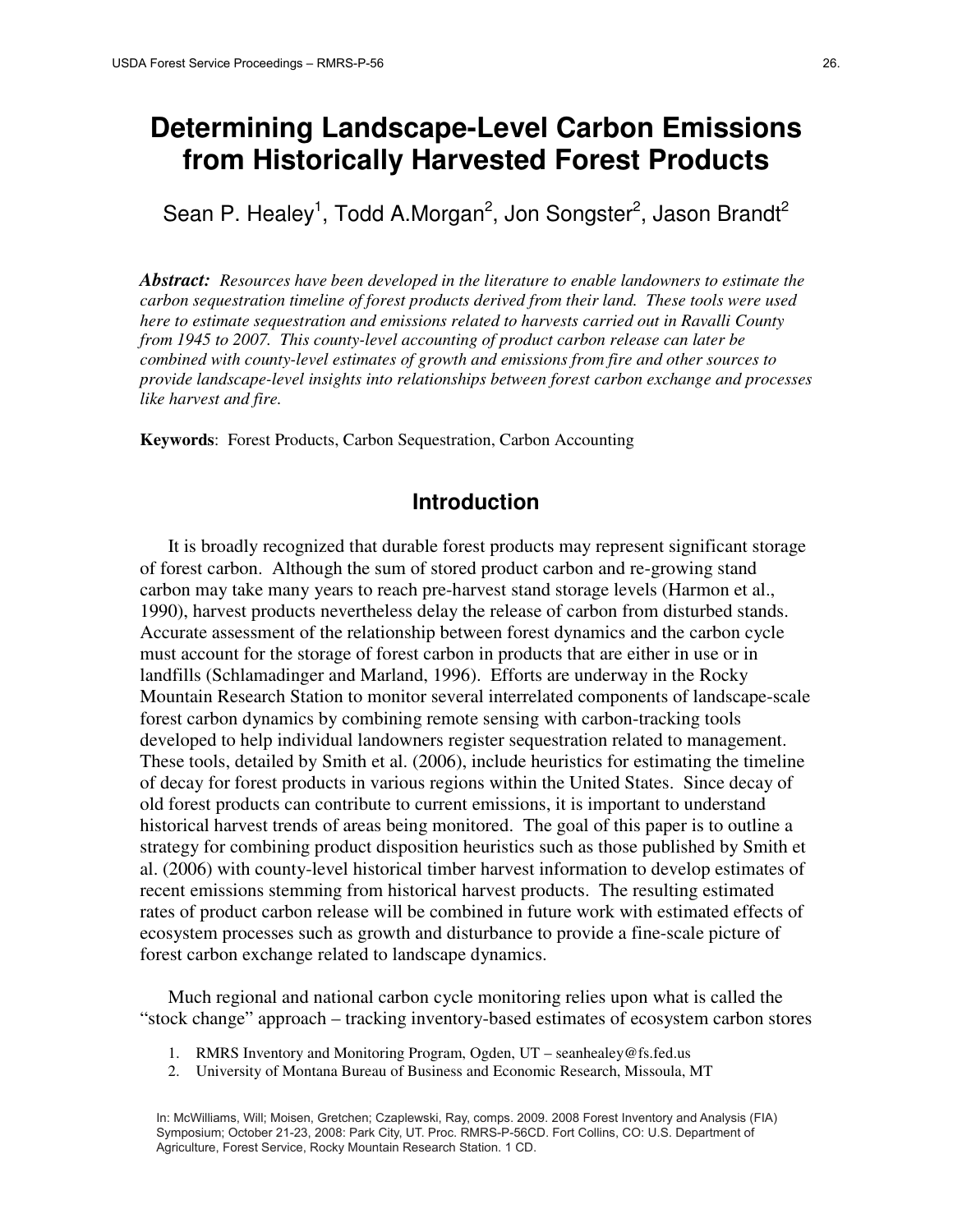over time – plus accounting for carbon sequestered in products (e.g. Skog and Nicholson, 2000; Heath et al., 2003; Woodbury et al., 2007). Stock change approaches consider the competing factors that affect ecosystem carbon storage only in aggregate: stable stock levels may actually imply stasis, or they may imply offsetting trends in factors such as fire, growth, and harvest. An alternative monitoring approach that does address the differential effects of growth and harvest was described by Smith et al. (2006) to help landowners understand and potentially register gains in carbon sequestration due to their management decisions. Like Birdsey (1996), Smith et al. (2006) provided "look-up" tables that give regional averages for ecosystem carbon accumulation and product carbon sequestration. Work is underway at the US Forest Service's Rocky Mountain Research Station to produce similar look-up tables for other processes such as fire.

While stand-level look-up tables address dynamics such as the role of disturbance that are ignored in stock-change approaches, stand-level approaches cannot work at broader scales unless important details are known about every stand in the forest. Choosing the appropriate cell in any given look-up table, for example, requires that the region, species group, and growing stock volume or age be known. Additionally, one must know how and when disturbance has reset carbon densities among different stand pools in each stand. Remote sensing can provide estimates of these stand parameters across large areas. Satellite-derived species group maps are available across the country (Ruefenacht et al., 2008), volume and age estimates can be mapped when inventory and satellite data are combined (Kimes et al., 1996; Healey et al., 2006), and many disturbances can be mapped with a high level of precision (Cohen and Goward, 2004).

Like other approaches for tracking forest carbon dynamics, efforts to use remote sensing in conjunction with stand-level look-up tables depend upon accurate assessment of the disposition of product carbon. Historical harvest monitoring data are available at the county level in timber-producing areas throughout the United States. One source of this harvest information is Timber Product Output (TPO) monitoring, which is carried out nationally on behalf of the U.S. Forest Service's Forest Inventory and Analysis program (FIA). These data contribute to national timber harvest analyses presented in RPA reports (Forest and Rangeland Renewable Resources Planning Act, 1974 -- see Smith et al., 2004). Using historical harvest data along with product disposition rates published by Smith et al. (2006) and some assumptions about how these rates have changed over time, one may estimate recent rates of product carbon emissions at the county level. This paper details how such estimates may be made, using Ravalli County in western Montana as an illustration.

# **Methods**

Smith et al. (2006) provided heuristics for the timing and movement of product carbon as it passes from the "in use" pool into landfills and finally into the atmosphere. Table 1 reprints these heuristics for the northern Rocky Mountain region. The methods described here allow product dynamics implicit in these tables to be combined with historical records of annual harvest volume to track how much carbon is released each year from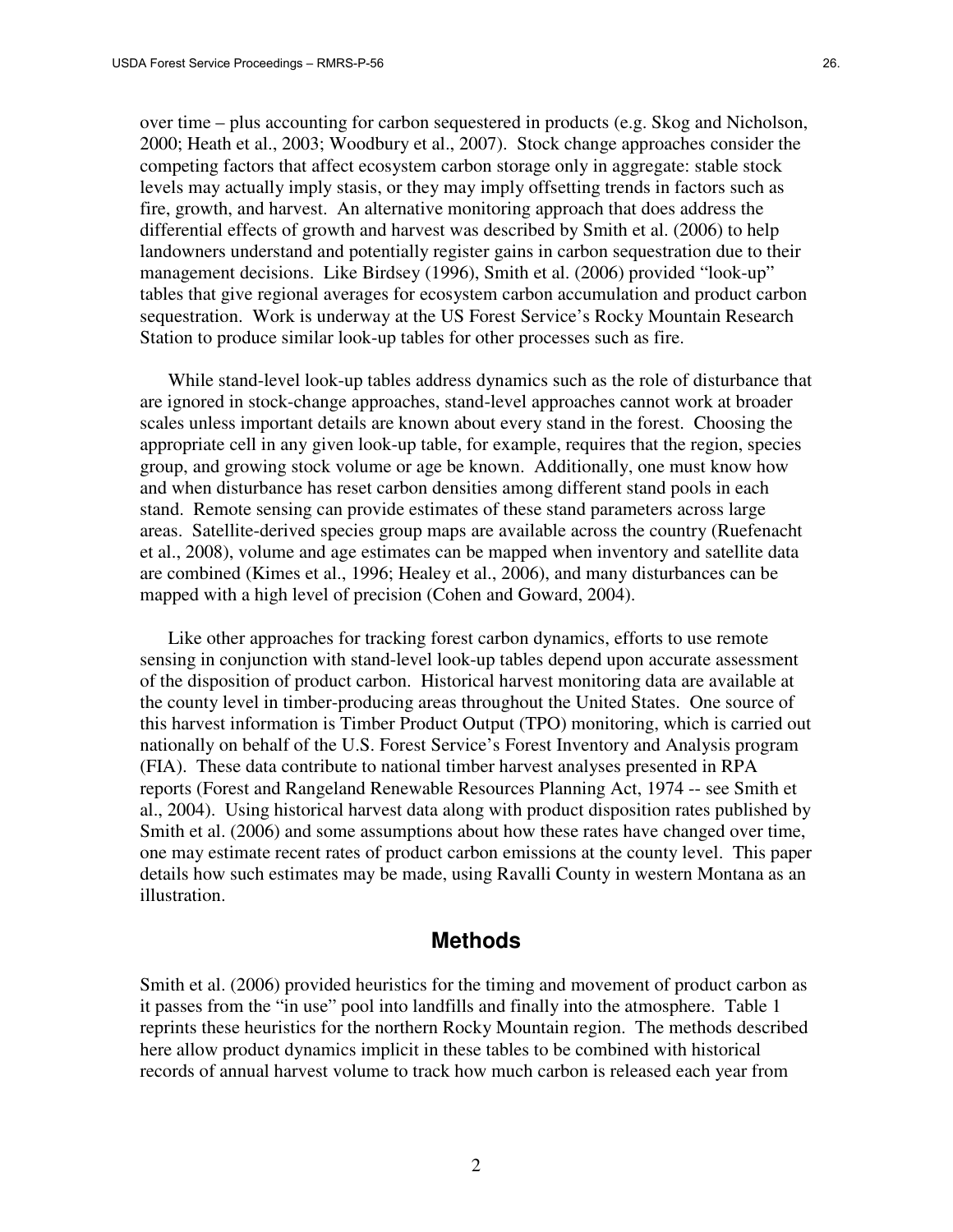| Years after<br>production | In use | Landfill<br><b>Energy</b> |                                              | <b>Emitted</b><br>without<br>energy | Year-on-<br>year<br>emission | Year-on-<br>year<br>disposal |  |  |
|---------------------------|--------|---------------------------|----------------------------------------------|-------------------------------------|------------------------------|------------------------------|--|--|
|                           |        |                           | ------- Fraction of original harvest ------- |                                     | ----- Annual Change -----    |                              |  |  |
| 0                         | 0.704  | $\pmb{0}$                 | 0.209                                        | 0.087                               | 0.087                        | 0.087                        |  |  |
| $\mathbf{1}$              | 0.664  | 0.019                     | 0.223                                        | 0.094                               | 0.007                        | 0.026                        |  |  |
| $\overline{c}$            | 0.628  | 0.036                     | 0.235                                        | 0.101                               | 0.007                        | 0.024                        |  |  |
| 3                         | 0.595  | 0.051                     | 0.247                                        | 0.107                               | 0.006                        | 0.021                        |  |  |
| $\overline{\mathbf{4}}$   | 0.567  | 0.065                     | 0.256                                        | 0.112                               | 0.005                        | 0.019                        |  |  |
| $\mathbf 5$               | 0.541  | 0.077                     | 0.265                                        | 0.118                               | 0.006                        | 0.018                        |  |  |
| 6                         | 0.517  | 0.088                     | 0.273                                        | 0.122                               | 0.004                        | 0.015                        |  |  |
| $\overline{7}$            | 0.495  | 0.098                     | 0.28                                         | 0.127                               | 0.005                        | 0.015                        |  |  |
| 8                         | 0.474  | 0.107                     | 0.287                                        | 0.131                               | 0.004                        | 0.013                        |  |  |
| 9                         | 0.455  | 0.116                     | 0.294                                        | 0.135                               | 0.004                        | 0.013                        |  |  |
| 10                        | 0.438  | 0.124                     | 0.3                                          | 0.139                               | 0.004                        | 0.012                        |  |  |
| 11                        | 0.425  | 0.1296                    | 0.304                                        | 0.142                               | 0.003                        | 0.0086                       |  |  |
| 12                        | 0.412  | 0.1352                    | 0.308                                        | 0.145                               | 0.003                        | 0.0086                       |  |  |
| 13                        | 0.399  | 0.1408                    | 0.312                                        | 0.148                               | 0.003                        | 0.0086                       |  |  |
| 14                        | 0.386  | 0.1464                    | 0.316                                        | 0.151                               | 0.003                        | 0.0086                       |  |  |
| 15                        | 0.373  | 0.152                     | 0.32                                         | 0.154                               | 0.003                        | 0.0086                       |  |  |
| 16                        | 0.3644 | 0.1558                    | 0.3226                                       | 0.1562                              | 0.0022                       | 0.006                        |  |  |
| 17                        | 0.3558 | 0.1596                    | 0.3252                                       | 0.1584                              | 0.0022                       | 0.006                        |  |  |
| 18                        | 0.3472 | 0.1634                    | 0.3278                                       | 0.1606                              | 0.0022                       | 0.006                        |  |  |
| 19                        | 0.3386 | 0.1672                    | 0.3304                                       | 0.1628                              | 0.0022                       | 0.006                        |  |  |
| 20                        | 0.33   | 0.171                     | 0.333                                        | 0.165                               | 0.0022                       | 0.006                        |  |  |
| 21                        | 0.3234 | 0.1738                    | 0.335                                        | 0.167                               | 0.002                        | 0.0048                       |  |  |
| 22                        | 0.3168 | 0.1766                    | 0.337                                        | 0.169                               | 0.002                        | 0.0048                       |  |  |
| 23                        | 0.3102 | 0.1794                    | 0.339                                        | 0.171                               | 0.002                        | 0.0048                       |  |  |
| 24                        | 0.3036 | 0.1822                    | 0.341                                        | 0.173                               | 0.002                        | 0.0048                       |  |  |
| 25                        | 0.297  | 0.185                     | 0.343                                        | 0.175                               | 0.002                        | 0.0048                       |  |  |
| 26                        | 0.2918 | 0.187                     | 0.3444                                       | 0.1768                              | 0.0018                       | 0.0038                       |  |  |
| 27                        | 0.2866 | 0.189                     | 0.3458                                       | 0.1786                              | 0.0018                       | 0.0038                       |  |  |
| 28                        | 0.2814 | 0.191                     | 0.3472                                       | 0.1804                              | 0.0018                       | 0.0038                       |  |  |
| 29                        | 0.2762 | 0.193                     | 0.3486                                       | 0.1822                              | 0.0018                       | 0.0038                       |  |  |
| 30                        | 0.271  | 0.195                     | 0.35                                         | 0.184                               | 0.0018                       | 0.0038                       |  |  |
| 35                        | 0.248  | 0.204                     | 0.356                                        | 0.192                               | 0.0016                       | 0.0034                       |  |  |
| 40                        | 0.229  | 0.211                     | 0.36                                         | 0.2                                 | 0.0016                       | 0.003                        |  |  |
| 45                        | 0.213  | 0.217                     | 0.364                                        | 0.207                               | 0.0014                       | 0.0026                       |  |  |
| 50                        | 0.198  | 0.222                     | 0.367                                        | 0.213                               | 0.0012                       | 0.0022                       |  |  |
| 55                        | 0.185  | 0.227                     | 0.369                                        | 0.219                               | 0.0012                       | 0.0022                       |  |  |
| 60                        | 0.174  | 0.231                     | 0.371                                        | 0.225                               | 0.006                        | 0.01                         |  |  |
| 65                        | 0.163  | 0.235                     | 0.372                                        | 0.23                                | 0.005                        | 0.009                        |  |  |
| 70                        | 0.154  | 0.238                     | 0.373                                        | 0.235                               | 0.005                        | 0.008                        |  |  |
| 75                        | 0.146  | 0.241                     | 0.373                                        | 0.24                                | 0.005                        | 0.008                        |  |  |
| 80                        | 0.138  | 0.244                     | 0.373                                        | 0.244                               | 0.004                        | 0.007                        |  |  |
| 85                        | 0.131  | 0.247                     | 0.373                                        | 0.249                               | 0.005                        | 0.008                        |  |  |
| 90                        | 0.124  | 0.25                      | 0.373                                        | 0.253                               | 0.004                        | 0.007                        |  |  |
| 95                        | 0.118  | 0.253                     | 0.373                                        | 0.256                               | 0.003                        | 0.006                        |  |  |

**Table 1:** Product Disposition Rates from Smith et al. (2006) with relevant derived annual changes.

100 0.112 0.255 0.373 0.26 0.004 0.006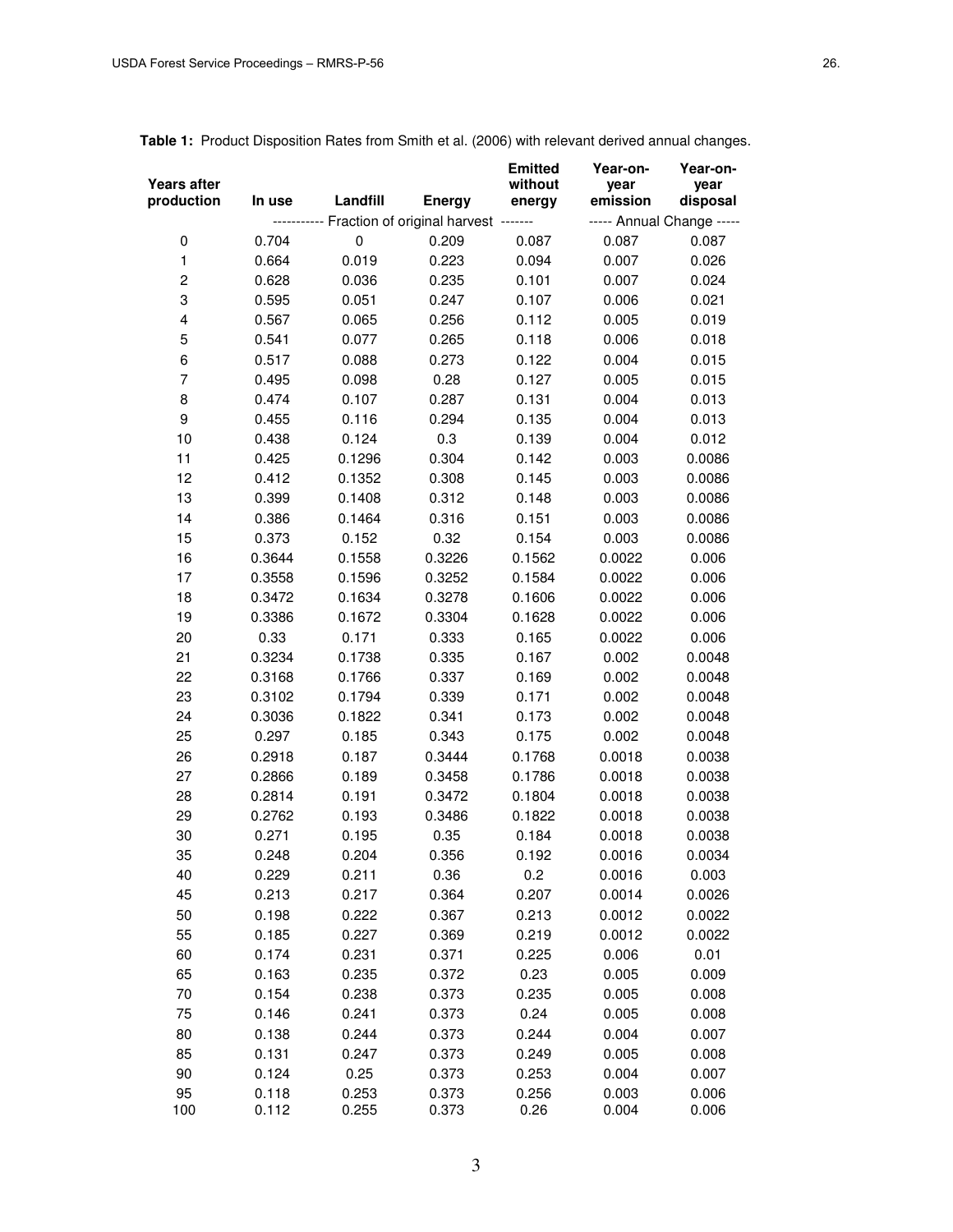products produced in each previous year. This accounting of product carbon release depends upon good records of historical harvests and upon systematic tracking of the carbon in each year's product cohort as it progresses through the timeline of disposition described in Table 1. Both of these accounting components are discussed below.

#### **Underlying Timber Product Output Data**

Timber Product Output (TPO) studies are conducted nationally for FIA to estimate industrial and non-industrial uses of roundwood across the United States (e.g. White et al., 1980; Keegan et al., 2001). All primary wood-using mills in each state are periodically canvassed regarding the amounts, types, and origin of the wood products they use. Logging utilization studies that are also carried out for FIA provide an important link between this industrial data and inventoried volume.

TPO data showing annual removals in board feet (bf) from Ravalli County in four points in time (1988, 1993, 1998, and 2004) were the starting point for a county-level harvest timeline. County-level harvest numbers for other years between 1961 and 2007 were derived from a combination of sources: Montana Department of Natural Resources and Conservation (DNRC) cut-by-county reports for private lands, DNRC harvests for state lands, and USFS Cut & Sold Reports for the Bitterroot National Forest. Earlier removals (1945-1960) were estimated using available state-level harvest information. Since the distribution of harvest among ownership groups was known in both state and county datasets, it was possible to:

- 1. Use the 1961-1969 county-level data to establish the relative importance of each ownership group in the county-level cut (federal Bitterroot National Forest 95.4%; private forest 2.6%; other, mostly state, forest 2%)
- 2. Come up with an ownership-weighted estimate of 1945-1960 Ravalli County harvest as a function of the state-level harvest for those years.

Annual harvest numbers were converted to cubic feet (cf) from board feet (bf) TPO data (total bf / total cf) from different dates (see Spoelma et al., 2008). The conversion for 2004-2007 (3.69 bf/cf) was taken from the 2004 survey, while the 1998-2003 conversion (3.71) was taken from the 1998 survey, 1993-1997 used the 1993 conversion (4.79), 1988-1992 used the 1988 conversion (4.93), and dates prior to 1988 used an arbitrarily selected conversion of 5.0 bf/cf. It is likely that declining log sizes have led to a declining ratio of board-foot volume to cubic-foot volume. This relationship must be accounted for in the inference of cubic harvest volume from county-level board foot harvest records. Calculated cubic volumes were converted to units of carbon (first to pounds, then to metric tonnes, or megagrams) using the "Northern Rocky Mountains" factor published in Table 5.1 of Skog and Nicholson (2000). The resulting product carbon mass for each year (1945-2007, see Figure 1) was the input for subsequent inquiry into product disposition.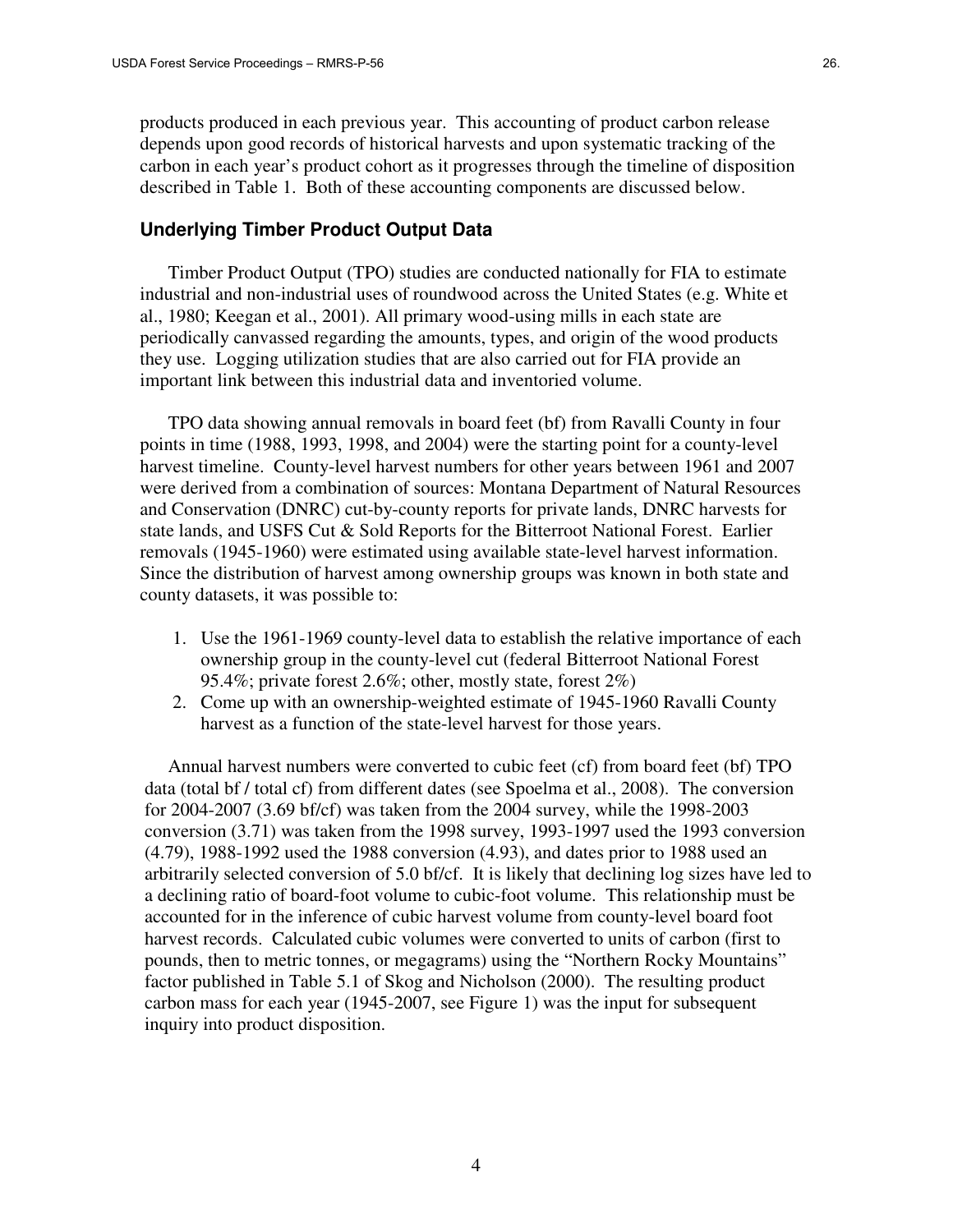

**Figure 1:** Harvest products from Ravalli County, MT, 1945-2007. Mass of carbon comes from administrative harvest volume records, transformed from board feet to cubic feet using TPO survey data and further translated to carbon using conversion factors in Skog and Nicholson (2000).

#### **Estimating Emissions from Decomposition of Harvest Products**

In general, assumptions regarding forest product longevity were taken from Table 6 in Smith et al. (2006), which shows changing fractions of the carbon in industrial roundwood among 4 different pools: 1) in use, 2) in landfills, 3) emitted with energy recapture, and 4) emitted without energy capture. This table (partially illustrated here in Table 1) was based upon: national and regional assessments of wood harvest and end uses (partially summarized by Birdsey, 1996; Smith et al., 2004); basic assumptions about recycling rates and efficiencies (Skog and Nicholson, 1998), and studies of carbon decay limits and decay rates (Freed and Minz 2003, de Silva Alves et al. 2000). The disposition of the roundwood harvest volume from Ravalli County for each year from 1945 to 2007 was tracked over time using this table with the goal of monitoring all product carbon emissions for each year from 1985 to 2007. This study period corresponds with the Landsat TM era, and will complement satellite-derived information about growth and fire in future work.

While the dynamics of product life cycles have changed in the past and will continue to change in the future, generalized carbon flow heuristics may be applied over time with attention to major shifts in use or storage (Miner, 2006). In this study, the only implemented deviation from the dynamics discussed by Smith et al. (2006) was separate treatment of forest products discarded prior to 1980. Legislation in the 1970s mandated that dumps, which until then had been the primary means of waste disposal, be phased out by 1986 (Skog and Nicholson, 2000). Since landfills contain only a limited amount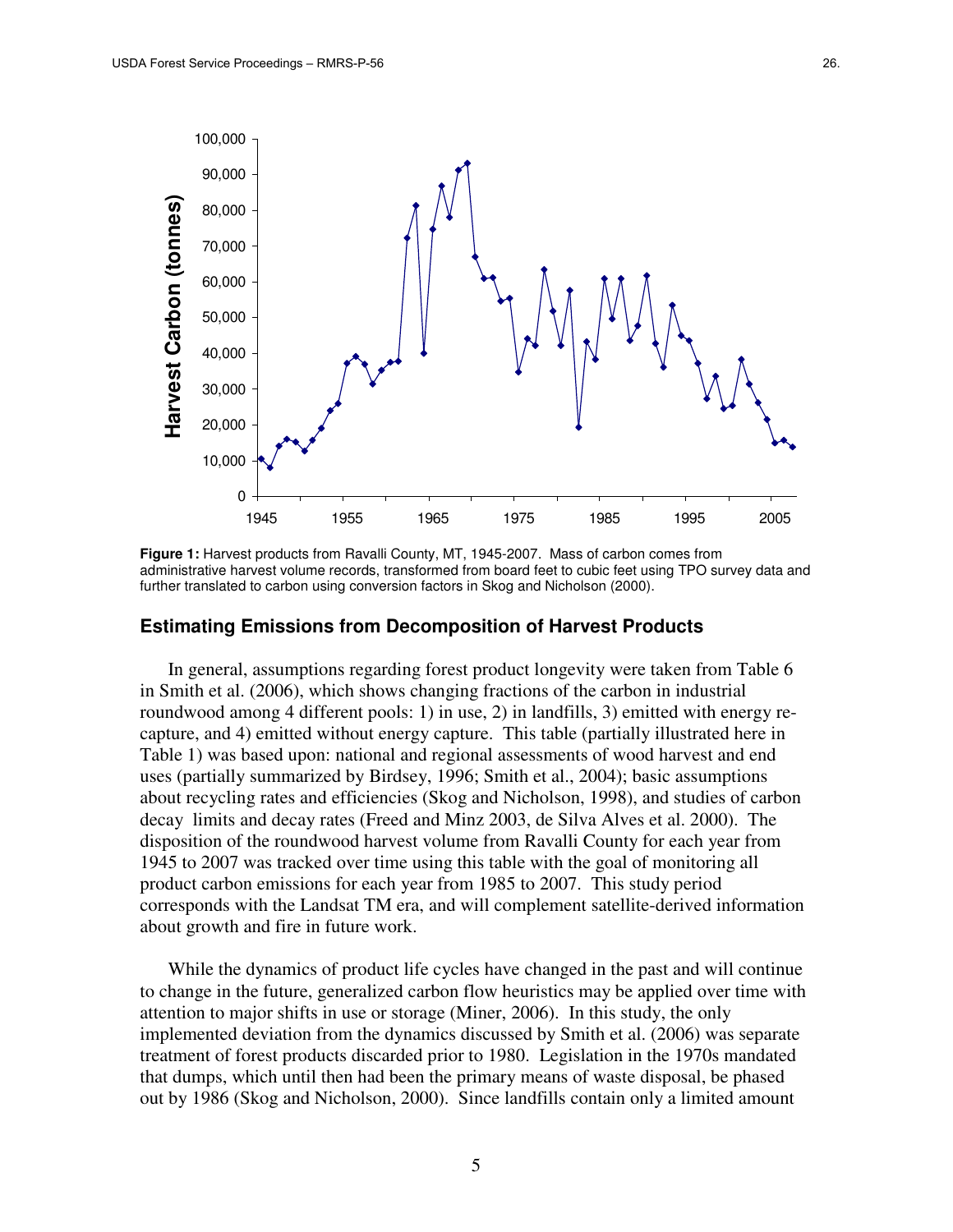of oxygen, and therefore facilitate much less aerobic decomposition than dumps, the shift from dump- to landfill-disposal was consequential with regard to post-disposal emission rates. For the sake of simplicity, the move to landfill disposal was represented in this study as a discrete event in 1980. While the tables in Smith et al. (2006) show relatively slow emission rates consistent with the anaerobic conditions in most landfills, Skog and Nicholson (2000) estimated that 65% of the material sent to dumps was burned and/or emitted relatively quickly, with the remaining material decomposing over a 96-year cycle.

The amount of carbon entering the product pools in each year from 1945 to 2007 was tracked independently, and emissions from each of these "origin" years were calculated and summed for each year of the study period (1985-2007). For material harvested and processed after the shift in 1980 to the landfill dynamics addressed in the Smith et al. tables, calculation of carbon emitted each year was simply derived from the by-year change in the "emitted without energy" column (see Table 1) from one "year after production" to the next. Linear interpolation was used in this table to fill in values not supplied by Smith et al. Consider as an example the determination of how much carbon was emitted in 1989 from material harvested in 1982. If the roundwood harvested in 1982 (Year 0) was 10000 tonnes, and Table 1 indicates a fractional increase from 12.2% to 12.7% in carbon emitted without energy capture from Year 6 to Year 7, the calculated emission for 1989 from 1982 products will be 50 tonnes (0.5% of 10000).

For products produced and disposed of prior to the 1980-shift to landfills (i.e. 1945- 1979), the dump dynamics outlined by Skog and Nicholson (2000) were implemented; 65% of disposed material was supposed emitted within the first year, with the remainder emitted uniformly over a 96-year period. Table 1 was used to determine the rate at which product carbon reached the dump; the disposal rate was assumed to be equal to the fraction of product carbon falling out of the "in use" category minus the fraction "emitted with energy re-capture." This year-by-year fraction of disposed carbon (*D* below) was used to track the arrival of part of each year's product cohort at the dump in each successive year. Further, emissions of dump contents were calculated for each year *A* as follows:

$$
\sum_{o} TDC
$$
 (Equation 1)

where *O* is each product origin year between 1945 and Year *A*, *T* is the mass in metric tonnes of carbon in the roundwood originally processed in year *O*, *D* is the fraction of *T* expected to reach the dump in Year *A* based upon Table 1. *C* is a constant:

$$
C = RF
$$
 (Equation 2)

where *R* is percentage of *TD* remaining following the initial burning at the dump (0.35) here), and *F* is the fraction of the assumed life cycle represented by Year *A* (1/96 here). Since the amount of carbon in dumps has been capped since 1980, and since that carbon is assumed to be emitted evenly on a 96-year cycle, emissions from dumped 1945-1979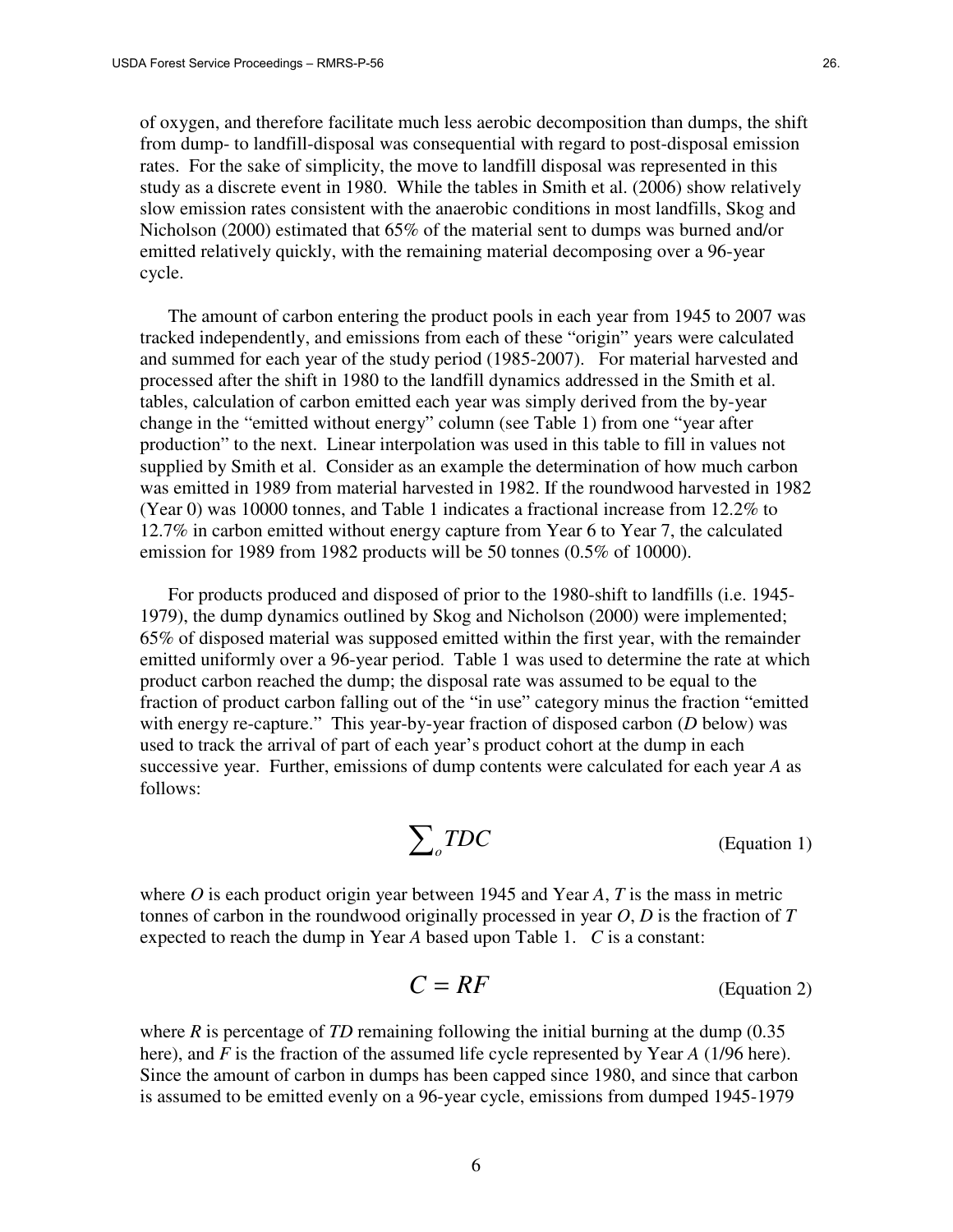products will be a constant until the first cohort of dumped products is envisioned to be completely emitted (i.e. 2041).

Many pre-1980 products were in use following 1980, of course, and their disposal must be accounted for via the landfill dynamics represented in Table 1. The percentage of products in use in 1980 from each harvest year since 1945 was determined using the "in use" column of Table 1. These products were assumed to be emitted using a rate of 0.17% per year. This rate, while somewhat arbitrary, is the 100-year average rate of emission without energy re-capture from Table 1 if the most volatile first year is excluded. First-year emissions were not considered in this emission rate because fact none of the emissions in this category (produced prior to 1980, disposed and emitted following 1980) could have occurred in the first year following harvest.

In summary, a fraction of each year's harvest products was estimated to be emitted in each subsequent year using product life cycle heuristics found in Table 1 and in the work of Skog and Nicholson (2000). Emissions from dumps and landfills from each product cohort were summed for each year to produce an estimate of overall emission of carbon resulting from forest products dating back to 1945. These emissions were plotted over time for the study period 1985-2007.

### **Results**

As discussed above, county-level harvest volumes were tracked through the product cycle to disposal and eventual emission using three different scenarios: 1) landfill dynamics (see Table 1) for all harvests after 1979; 2) dump disposal (after Skog and Nicholson, 2000) for products discarded prior to 1980; and 3) landfill dynamics for products produced prior to 1980 but discarded thereafter. Table 2 shows part of the accounting (1961-1979) of the rate at which each year's forest products reached the dump; quantities in tonnes of carbon have been reduced by 65% to account for initial rates of burning (Skog and Nicholson, 2000). Similar accounting was done for estimated forest product levels from 1945 to 1960 (not shown). The total mass of carbon in dumps resulting from 1945-1979 forest products is estimated to be 148,288 tonnes, resulting in an annual emission of 1545 tonnes. Since the quantity of carbon in dumps has been capped since 1980 and emissions are distributed evenly over a 96-year period, calculated dump emissions will stay at this level until 2041. Emissions from older forest products still in use in 1980 (and thus assumed to have gone through landfills) was estimated to be 1101 tonnes per year.

Emissions from products estimated to have been discarded after 1980 were determined through the "emissions without energy re-capture" column in Table 1. Figure 2 shows the composite emissions from dumps and landfills. Total emissions declined throughout the study period from above 12000 tonnes per year to less than 9000 tonnes per year. The decline in emission in Figure 2 is not as pronounced as the decline in harvest volumes seen in Figure 1 because the amount of carbon accumulated in landfills since 1980 has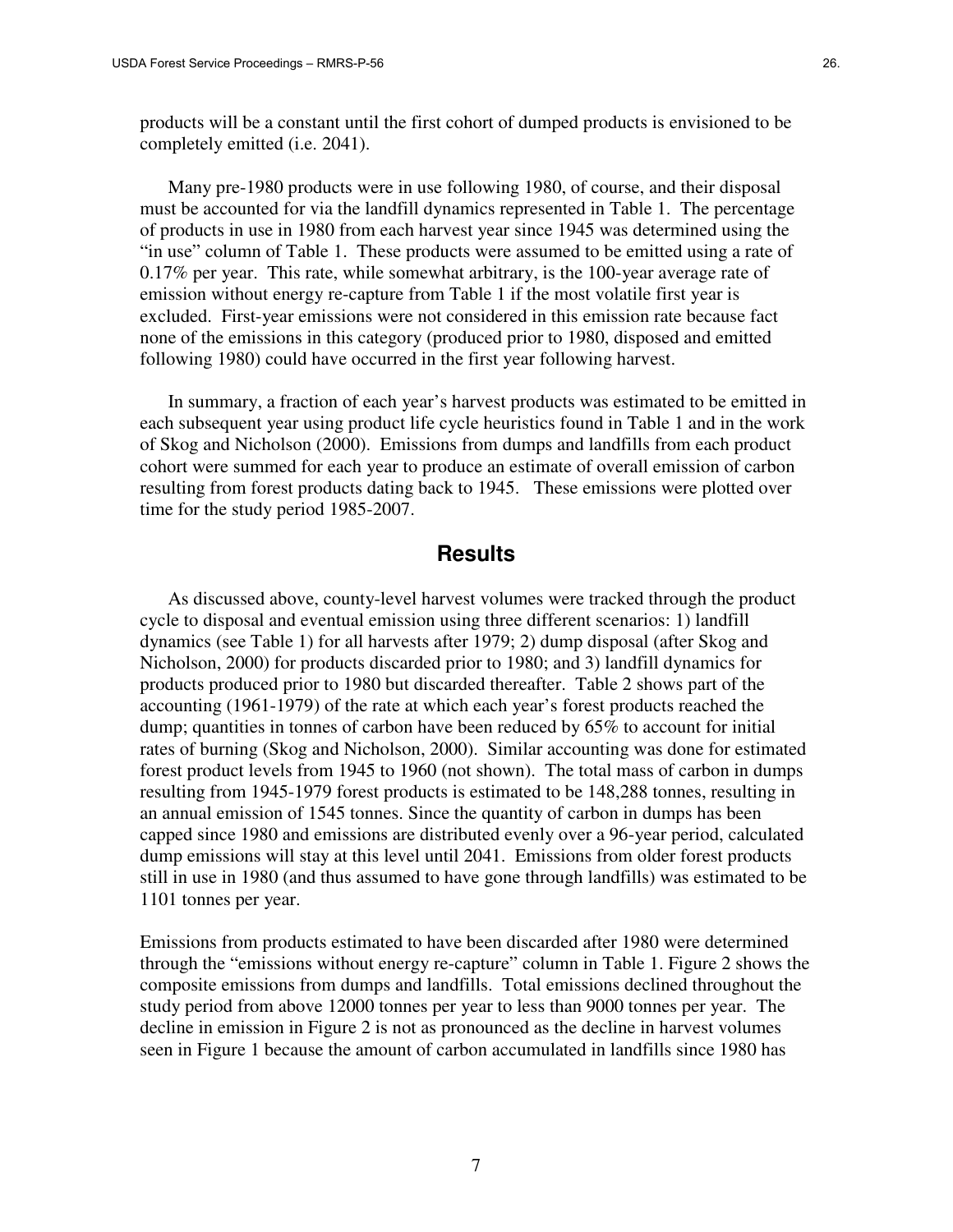**Table 2**: Rate of Deposition into Current Dump Storage.

#### **Year Sent to the Dump**

| Year<br><b>Produced</b> | <b>Metric</b><br><b>Tonnes</b><br>C | 1961 | 1962 | 1963 | 1964 | 1965 | 1966 | 1967 | 1968                                                                                                          | 1969 | 1970 | 1971 | 1972 | 1973 | 1974 | 1975 | 1976 | 1977 | 1978 | 1979 |
|-------------------------|-------------------------------------|------|------|------|------|------|------|------|---------------------------------------------------------------------------------------------------------------|------|------|------|------|------|------|------|------|------|------|------|
|                         |                                     |      |      |      |      |      |      |      | Tonnes of carbon not initially burned and now decomposing on a 96-year cycle -------------------------------- |      |      |      |      |      |      |      |      |      |      |      |
| 1961                    | 37741                               | 1149 | 343  | 317  | 277  | 251  | 238  | 198  | 198                                                                                                           | 172  | 172  | 159  | 114  | 114  | 114  | 114  | 114  | 79   | 79   | 79   |
| 1962                    | 72195                               |      | 2198 | 657  | 606  | 531  | 480  | 455  | 379                                                                                                           | 379  | 328  | 328  | 303  | 217  | 217  | 217  | 217  | 217  | 152  | 152  |
| 1963                    | 81156                               |      |      | 2471 | 739  | 682  | 596  | 540  | 511                                                                                                           | 426  | 426  | 369  | 369  | 341  | 244  | 244  | 244  | 244  | 244  | 170  |
| 1964                    | 39841                               |      |      |      | 1213 | 363  | 335  | 293  | 265                                                                                                           | 251  | 209  | 209  | 181  | 181  | 167  | 120  | 120  | 120  | 120  | 120  |
| 1965                    | 74749                               |      |      |      |      | 2276 | 680  | 628  | 549                                                                                                           | 497  | 471  | 392  | 392  | 340  | 340  | 314  | 225  | 225  | 225  | 225  |
| 1966                    | 86896                               |      |      |      |      |      | 2646 | 791  | 730                                                                                                           | 639  | 578  | 547  | 456  | 456  | 395  | 395  | 365  | 262  | 262  | 262  |
| 1967                    | 77920                               |      |      |      |      |      |      | 2373 | 709                                                                                                           | 655  | 573  | 518  | 491  | 409  | 409  | 355  | 355  | 327  | 235  | 235  |
| 1968                    | 91235                               |      |      |      |      |      |      |      | 2778                                                                                                          | 830  | 766  | 671  | 607  | 575  | 479  | 479  | 415  | 415  | 383  | 275  |
| 1969                    | 93162                               |      |      |      |      |      |      |      |                                                                                                               | 2837 | 848  | 783  | 685  | 620  | 587  | 489  | 489  | 424  | 424  | 391  |
| 1970                    | 67067                               |      |      |      |      |      |      |      |                                                                                                               |      | 2042 | 610  | 563  | 493  | 446  | 423  | 352  | 352  | 305  | 305  |
| 1971                    | 60752                               |      |      |      |      |      |      |      |                                                                                                               |      |      | 1850 | 553  | 510  | 447  | 404  | 383  | 319  | 319  | 276  |
| 1972                    | 61128                               |      |      |      |      |      |      |      |                                                                                                               |      |      |      | 1861 | 556  | 513  | 449  | 407  | 385  | 321  | 321  |
| 1973                    | 54447                               |      |      |      |      |      |      |      |                                                                                                               |      |      |      |      | 1658 | 495  | 457  | 400  | 362  | 343  | 286  |
| 1974                    | 55255                               |      |      |      |      |      |      |      |                                                                                                               |      |      |      |      |      | 1683 | 503  | 464  | 406  | 367  | 348  |
| 1975                    | 34621                               |      |      |      |      |      |      |      |                                                                                                               |      |      |      |      |      |      | 1054 | 315  | 291  | 254  | 230  |
| 1976                    | 44144                               |      |      |      |      |      |      |      |                                                                                                               |      |      |      |      |      |      |      | 1344 | 402  | 371  | 324  |
| 1977                    | 42090                               |      |      |      |      |      |      |      |                                                                                                               |      |      |      |      |      |      |      |      | 1282 | 383  | 354  |
| 1978                    | 63412                               |      |      |      |      |      |      |      |                                                                                                               |      |      |      |      |      |      |      |      |      | 1931 | 577  |
| 1979                    | 51685                               |      |      |      |      |      |      |      |                                                                                                               |      |      |      |      |      |      |      |      |      |      | 1574 |
|                         |                                     |      |      |      |      |      |      |      |                                                                                                               |      |      |      |      |      |      |      |      |      |      |      |

been growing. Thus, emissions from products produced and discarded at the end of the study period are augmented by emissions from products originating earlier in the period. In general, annual variation in overall product carbon emission is most sensitive to recent harvesting trends (i.e. black bars in Figure 1) because: disposal rates are highest soon after harvest (Table 1), and because this accounting system treats emissions from pre-1980 products as a constant.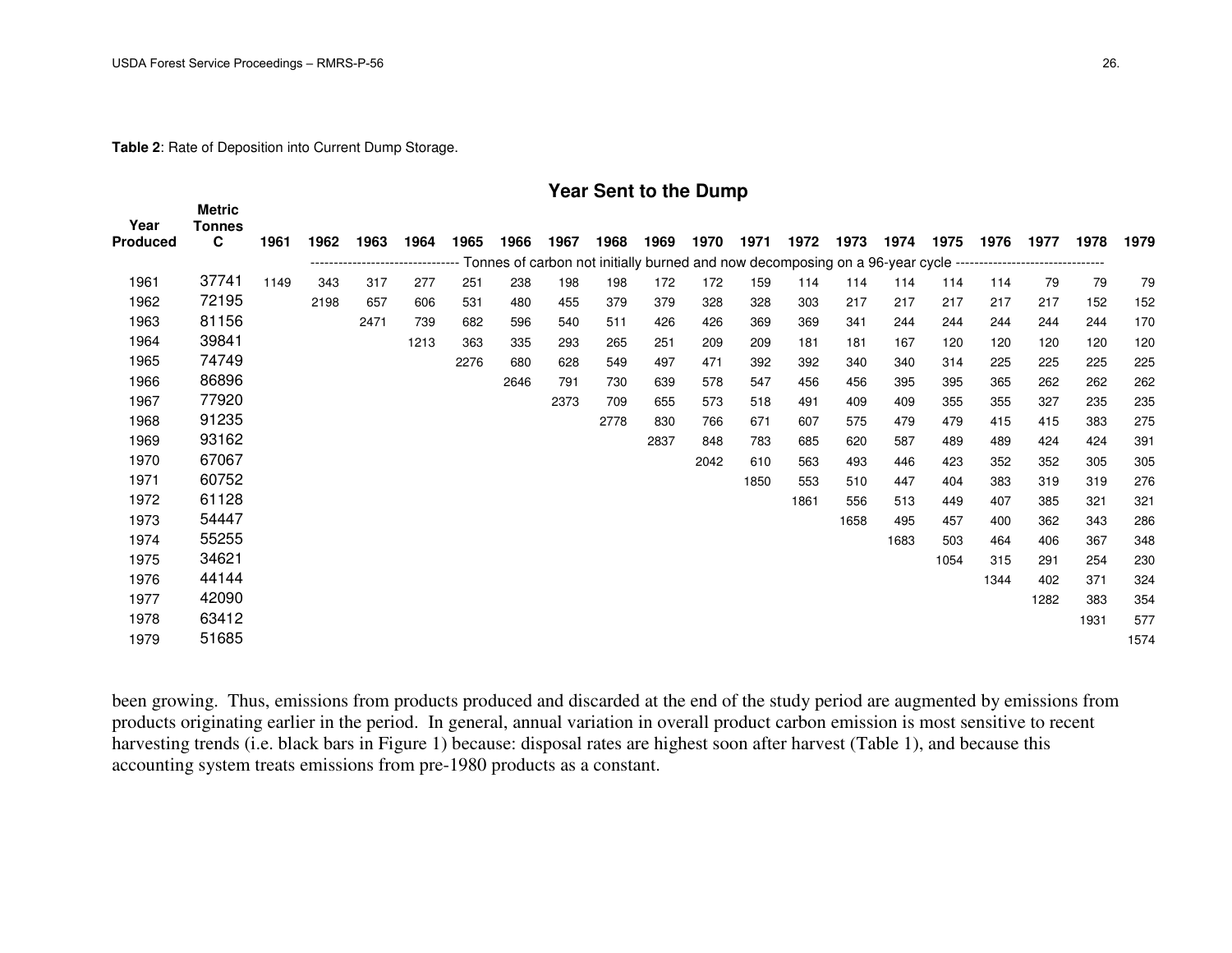

**Figure 2:** Annual product carbon emissions in Ravalli County, 1985-2007. Three product pathways were considered: produced after 1980 and sent to a landfill (black), produced 1945-1979 and sent to a landfill (gray), and produced 1945-1979 and sent to a dump (white).

# **Discussion**

The legacy of carbon associated with historical forest products must be considered when assessing the role management plays in forest carbon cycles. Because the forest product cycle of processing, use and disposal can defer release of carbon into the atmosphere, harvest can be seen as a relatively benign form of disturbance. Deferral of product emissions is not permanent, however, and accurate comparison of the effects of harvest vs. fire and other factors, as is the goal of currently ongoing research, depends upon adequate estimates of current emissions from products manufactured over preceding decades.

Remote sensing using historical Landsat imagery, as calibrated with inventory data, can provide temporally and spatially consistent harvest information (Healey et al., 2007). Indeed, in countries where there is no systematic monitoring of forest industry output, remotely-sensed estimates of volume removal could form the basis of historical product assessments. In the United States, however, the most credible county-level estimates of harvest trends come from administrative records related to taxes and TPO industry surveys. Mill-based survey assessments are presumed to have little error, and are available across much of the country for the last 50 years (Smith et al., 2004). The long continuous county-level time series used here may not be available in some parts of the country where the timber industry is less important than in western Montana, but in these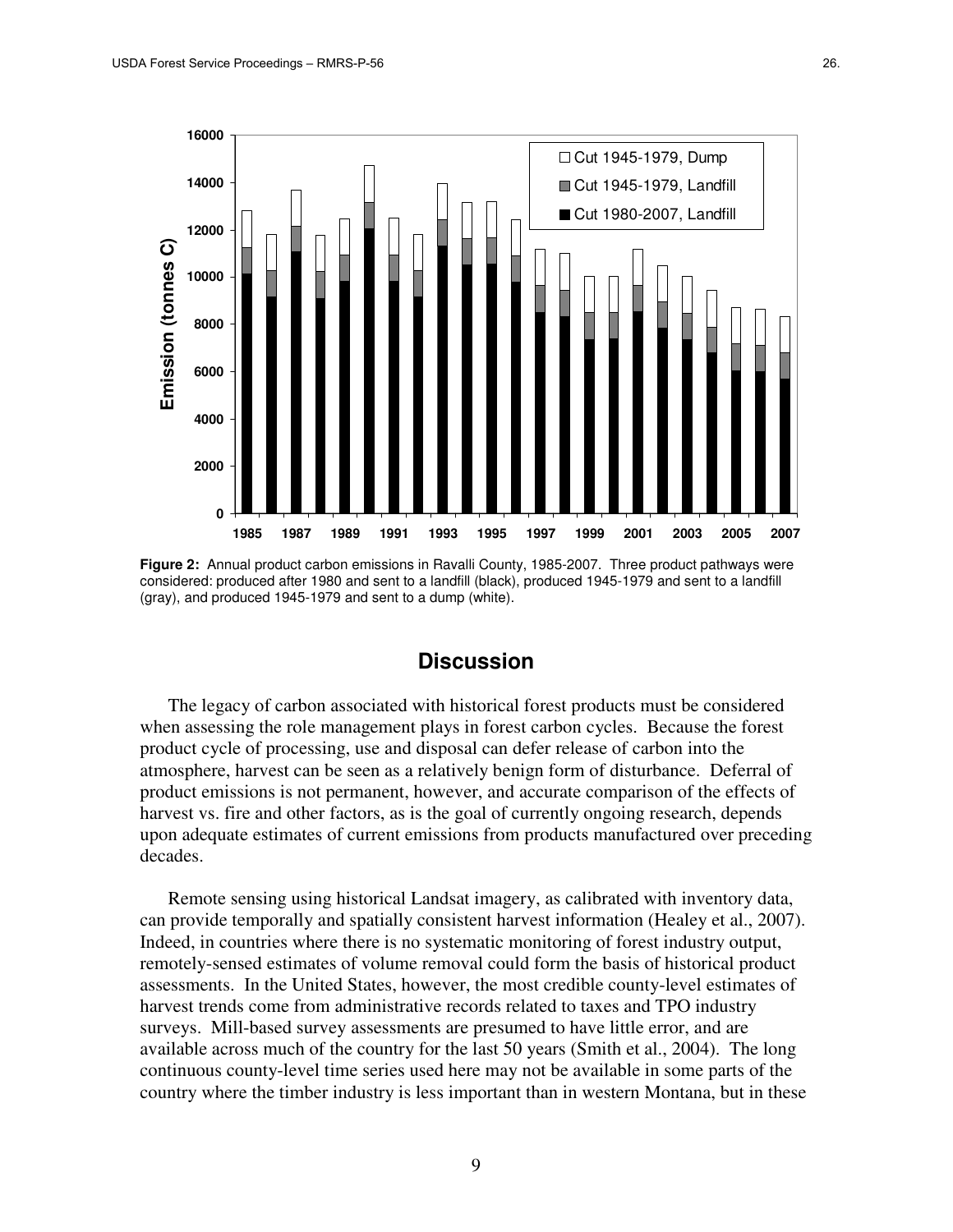cases, TPO surveys (typically produced once every 5 or so years) might be extrapolated to fill in the time series.

While the use of TPO data obviates modeling error that would be present if harvest numbers were provided by remote sensing, two potential sources of error should be emphasized in the historical product carbon accounting approach described here. One source of uncertainty may be potential mismatch between the regional spatial scale of the reference data used in Smith et al.'s product dynamic tables (see Table 1), and the relatively small portion of the Rocky Mountain region studied here. Specifically, the species composition of Ravalli County's forests and the mix of its product types may deviate from regional averages. Secondly, while the disposition rates in Table 1 may accurately portray current product life cycles, application of those rates to historical harvests may mask important changes in the rate that product carbon is emitted. The system discussed here accounts for a shift in destination from dumps to landfills, for example, but it does not address potentially important changes in recycling rates (Skog and Nicholson, 2000).

The emissions described in this paper do not distinguish between carbon dioxide and methane. Since the global warming potential of methane (over a 100-year period) is estimated to be 21 times that of carbon dioxide (IPCC, 1996), the effective of Ravalli County's product carbon emissions would actually be higher if methane contributions were translated into carbon dioxide equivalents. However, rate of capture of landfill methane has increased recently and is currently about 50% (Skog, 2008). So, the effect of methane on emissions in terms of carbon dioxide equivalents would be to raise the estimates given here, but in a way that continues to decline as more methane is captured.

Nevertheless, the processes used to create the historical emission estimates in Figure 2 are straightforward and could easily be modified to accommodate life cycle heuristics that are better adapted either spatially or temporally to the unit of analysis. Resulting county-level product emission estimates will be compatible in spatial and temporal scale with estimates of carbon flux related to other processes like growth and fire. Synthesis of different carbon cycle components and analysis of their behavior in relation to forest management should yield fundamental ecosystem-specific information about the relationship between management and landscape-level carbon movement.

### **References**

- Birdsey, R.A. 1996. Carbon storage for major forest types and regions in the coterminous United States. In: Sampson, N.; Hair, D., eds. Forests and global change. Volume 2: forest management opportunities for mitigating carbon emissions. Washington, DC: American Forests: 1-25, Appendixes 2-4.
- de Silva Alves, J.W.; Boeckx, P.; Brown, K. [and others]. 2000. Chapter 5 Waste. In: Penman, J.; Kruger, D.; Galbally, I. [and others], eds. Good practice guidance and uncertainty management in national greenhouse gas inventories. Hayama, Kanagawa,
- Japan: Institute for Global Environmental Strategies for the Intergovernmental Panel on Climate Change: 5.1-5.32.